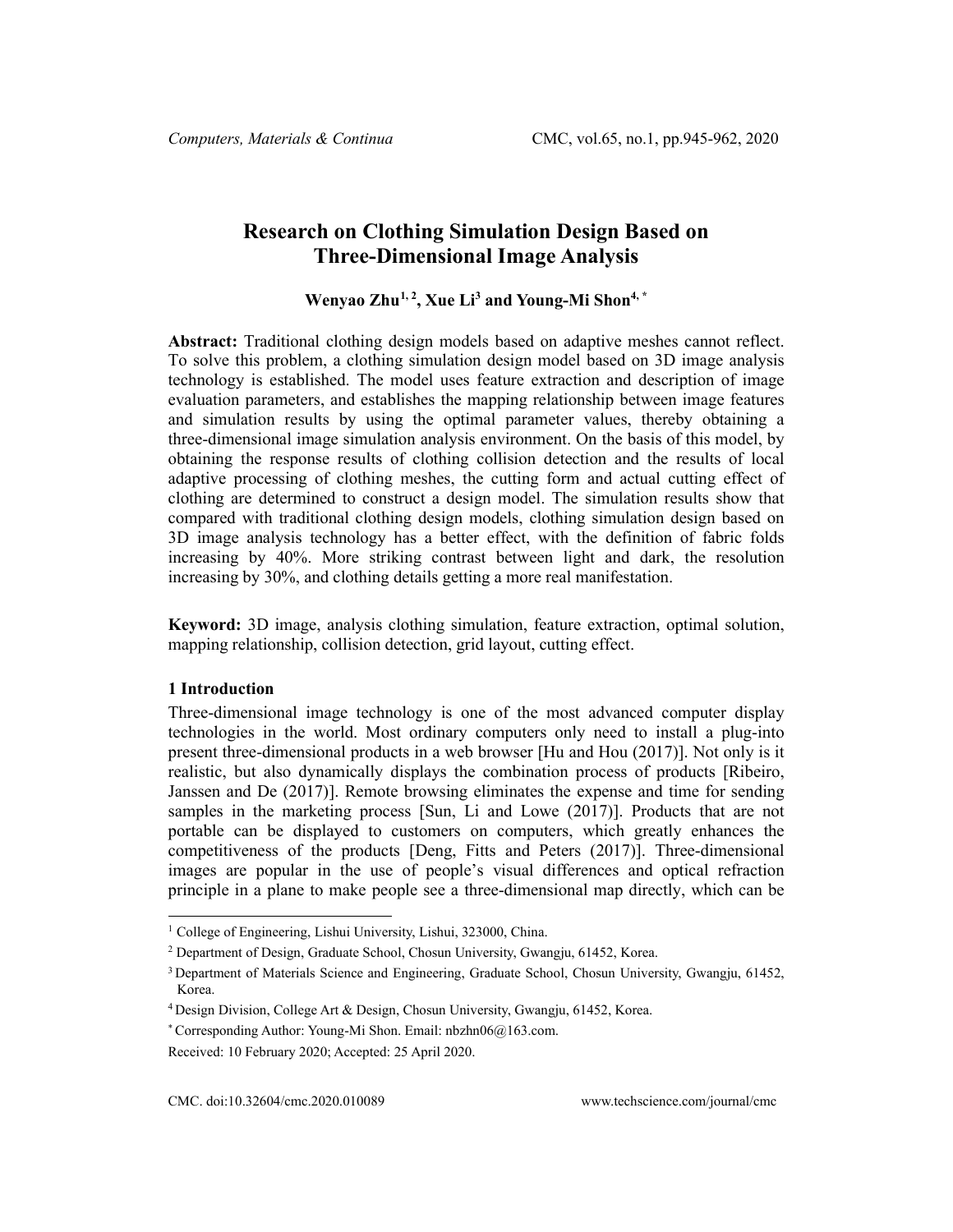convex out of the picture and also be hidden in it vividly in a strong visual impact [Keall, Ng, Juneja et al. (2017)]. It is essentially different from the plane image. The plane image reflects the two-dimensional relationship between the object and the upper and lower sides [Kim, Modrick, Pennington et al. (2017)]. This is mainly embodied in the use of light and shadow, virtual reality and contrast of light and shade. The real stereoscopic painting is the principle of simulating the world by the human eyes [Majchrowicz, Kapusta, Jackowskastrumiłło et al. (2017)]. It is made of optical refraction. It can make the eyes see the three-dimensional relations of objects up and down, left and right, before and after [Yong, Kim and Yong (2017)]. It is a three-dimensional painting in real visual sense. The emergence of three-dimensional technology is another technological revolution in the field of image color replacing black and white. It is also the future trend of the image industry [Bannas, Li and Motosugi (2017)]. The stereoscopic image industry is the gold industry in twenty-first Century, which is praised as "the cradle of time and money" by experts [Nitzken, Beache and Ismail (2017)]. A perfect three-dimensional map is composed of two or more layers, visually distinct and colorful, and has a strong visual impact by showing people real characters, with immersive feeling and high art appreciation value [Karlsson, Thunberg and With (2017)].

At present, although many researches have been conducted at home and abroad, the fast and ideal garment simulation is still a challenge [Schwerter, Lietzmann and Schad (2017)]. The basic steps of adaptive mesh clothing simulation include multiple processes such as fabric modeling, motion control, collision detection, and response processing [Chen, Ni and Peng (2017)]. This method completes the summarization and generalization of the virtual clothing simulation technology through the local adaptive subdivision and merging method of triangular meshes [Wang, Wei and Chen (2017)]. However, with the advancement of science and technology, this method cannot truly reflect the true details of the clothing [Yepes, Gesualdi and Yepes (2017)]. In order to solve this problem, clothing simulation design model based on three-dimensional image analysis technology is established [Gaich and Pötsch (2017)], and the establishment of the model operating environment is completed through single mapping relationship establishment method [Lie, Trivedi and Mukhopadhyay (2017)]. Through the analysis and comparison of experimental data, it can be seen that the new garment simulation design model does have a high practical value [Matsubara and Hashimoto (2017)].

The specific contributions of this paper include:

(1) The establishment of clothing simulation design model based on 3D image analysis technology and the mapping relationship between image features and simulation results by using the optimal parameter value, have thereby established a 3D image simulation analysis environment.

(2) By obtaining the response results of the clothing collision detection and the results of the local adaptive processing of the clothing mesh, the cutting form and actual cutting effect of the clothing were determined, thereby completing the construction of the new design model.

(3) Good results were obtained through simulation: Compared with the traditional clothing design model, the clarity of fabric folds was improved after applying the clothing simulation design model based on 3D image analysis technology. The contrast between light and dark was more obvious, with the details of the clothing being truly reflected.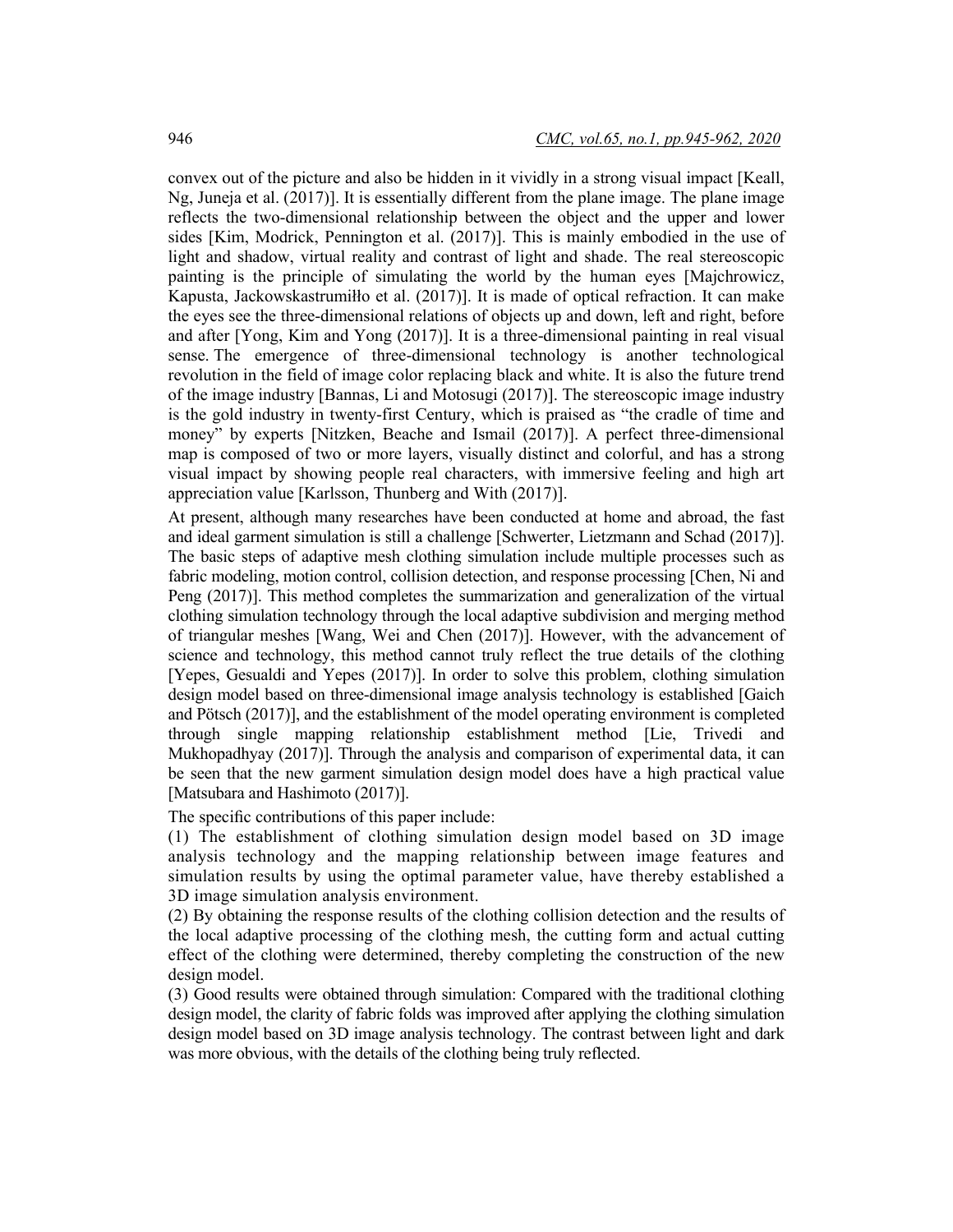## **2 Three-dimensional image simulation analysis environment**

The 3D image simulation analysis environment is the basis of the operation of the apparel design model. The specific construction process can be performed as follows.

#### *2.1 Image Feature Extraction and Description*

Three-dimensional image feature extraction is often performed in several steps: (1) Feature formation. Based on the identified objects, a set of original features are generated, which can be either the direct measurement of the sensor or the value obtained by some calculation of the measurement value of the sensor [Grosser, Wybranski and Kupitz (2017)]. (2) Feature selection. There may be many original features acquired through the feature formation process. If all the original features are sent to the classifier as a classification feature, not only is the classification process is complicated, but there are also a large number of discriminant classification calculation, and the probability of classification error is not necessarily small, so it is necessary to reduce the feature dimension [Goreczny, Dryzek and Moszura (2017)]. Feature selection is the selection of subsets for classification based on a criterion (singling out some of the most effective features) from a collection of many different features metrics as a classification feature of dimension reduction. (3) Feature extraction. Feature extraction is another method to reduce the dimension of features. It is to make many feature measures through some kind of mathematical transformation to generate fewer feature measures. Their purpose is to reduce the dimension of the feature space in order to achieve the effective classification while preserving the image information as much as possible.

For the image gray image, after a series of feature extraction processing, the possible target in the image has been separated from the background, and the result is generally two value images. As the remaining target features are few, generally, target recognition is achieved through the shape of the target. There are two ways to express the shape of a target: skeleton and edge. Contour extraction is more robust and faster than skeleton extraction, which contains most of the information of the target shape as the first choice for identifying features. The method of describing the boundary contour of the target is: the length of the contour is defined as the number of pixels of the contour curve; the contour diameter is defined as the maximum distance between two points on the contour, also called the long axis of the contour; the minor axis of the contour is defined as a straight line that is perpendicular to the major axis; the eccentricity of the profile is defined as the ratio of the major axis to the minor axis; there are statistical invariant moments, fourier descriptors, and curvature-based descriptors. In the actual three-dimensional image automatic target recognition process, the representation of the contour feature is required to have translation, rotation, and scale invariance, and even to satisfy the affine invariance [Fang, Ding, Zhang et al. (2019)]. The latter three description methods have the most extensive application in practice due to their good expression and recognition performance.

$$
c = \sqrt{\frac{a+2b}{\chi}}\tag{1}
$$

In which, *c* is image feature parameters, *a* stands for garment feature description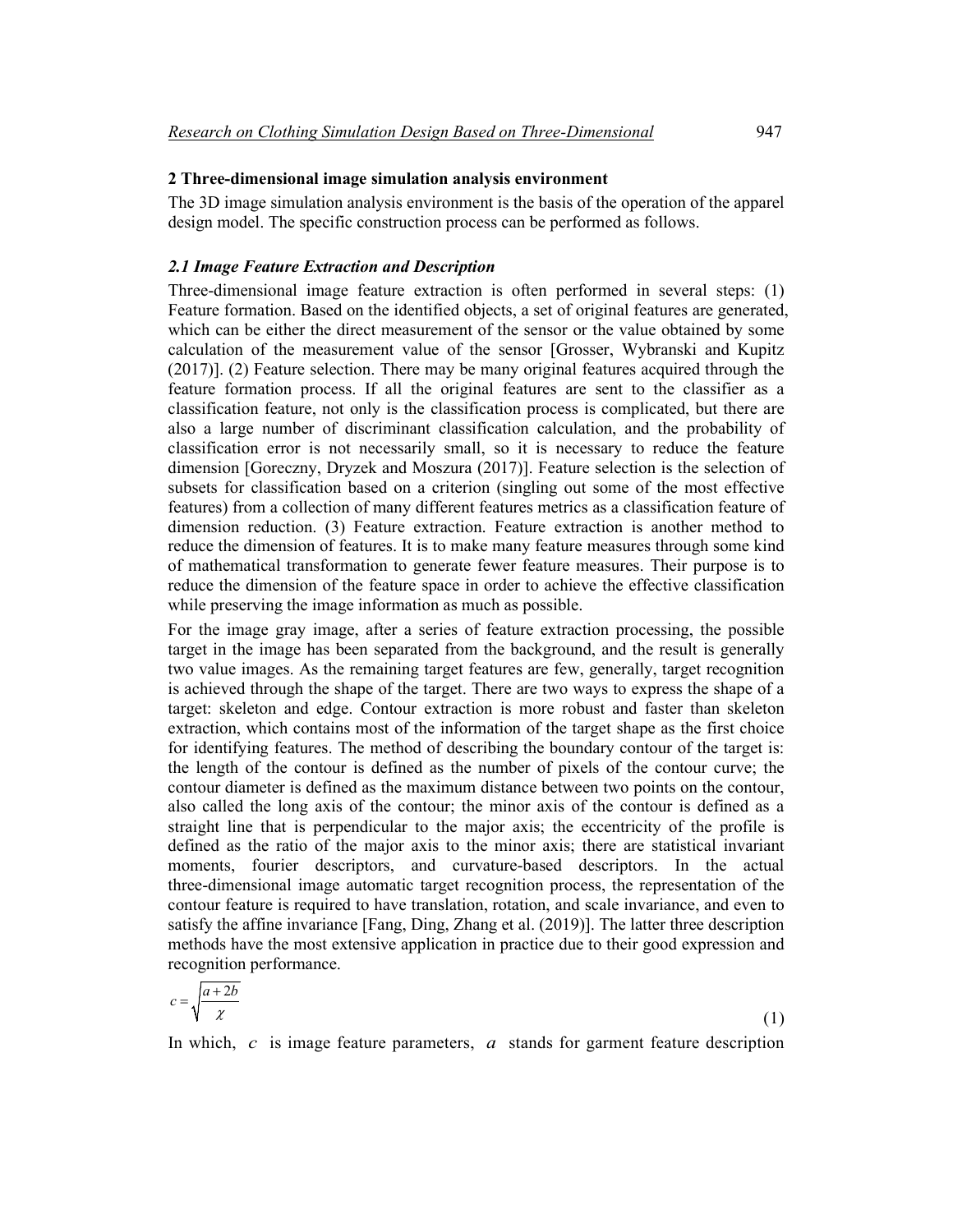factor,  $b$  represents related clothing material parameters, and  $\chi$  represents stationary extraction of original parameters [Wu, Liu and Lou (2019)]. If  $\Delta u$ represents the subjective quality of the image, it can extract the amplitude of parameter variation [Fang, Zhang, Victor et al. (2019)].

$$
\Delta u = \sqrt{\frac{\tau}{d} \left| 1 + \frac{fg}{o} \cdot \frac{(h-1)\varepsilon^4}{t^3} \right|}
$$
 (2)

In which, *d* is the subjective evaluation coefficient of three-dimensional image,  $\tau$  is the number of quality extraction, *o* is the sensory measurement value of the image, *f* is the disassembly parameter of three-dimensional image. *g* is the original value of the state of the three-dimensional image points in the target image resolution layer, *h* is the upper limit of the rated range of change,  $\varepsilon$  is the fixed extraction coefficient, and  $\iota$  is the original value of the fixed point.

#### *2.2 Optimal solution of image evaluation parameters*

The traditional image quality evaluation methods mainly include objective evaluation and subjective evaluation. The objective evaluation is generally to count the pixel values of the image and use the statistics to describe the image quality. The typical statistics include the gray average value, the gray variance, the mean square error and so on. However, the results obtained by statistics are often inconsistent with subjective visual effects. This is because whatever the statistic is, it is an overall reflection of the image and does not reflect the local difference, such as a statistical result that may be equal in the difference between a large gray level and a larger image point with a smaller gray level. Obviously, the same treatment of all the image points in the image cannot reflect the human visual characteristics. The subjective evaluation method is to allow the observer to judge the quality of the test image according to the evaluation scale or experience of its own, and give the quality score, namely, the weighted average of the scores given by all the observers. The result is the subjective quality evaluation of the image. There are two scales for subjective evaluation, that is, absolute scale and relative scale, as shown in Tab. 1. Although this measurement method reflects the visual quality of the image, it cannot be described by mathematical model. From the perspective of engineering application, it is too time-consuming and laborious. In practice, the subjective quality evaluation method of images is severely restricted, and even is not suitable for some applications, such as real-time image transmission,and it is not even suitable for real-time image transmission.

| Level | Absolute measurement scale | Relative measurement scale                  |
|-------|----------------------------|---------------------------------------------|
|       | Very poor                  | The worst in the group.                     |
|       | Poor                       | Worse than the average level in the group.  |
|       | Commonly                   | Average level in the group.                 |
| 4     | Preferably                 | Better than the average level in the group. |
|       | Very good                  | The best in a group.                        |

**Table 1:** Subjective quality measurement score table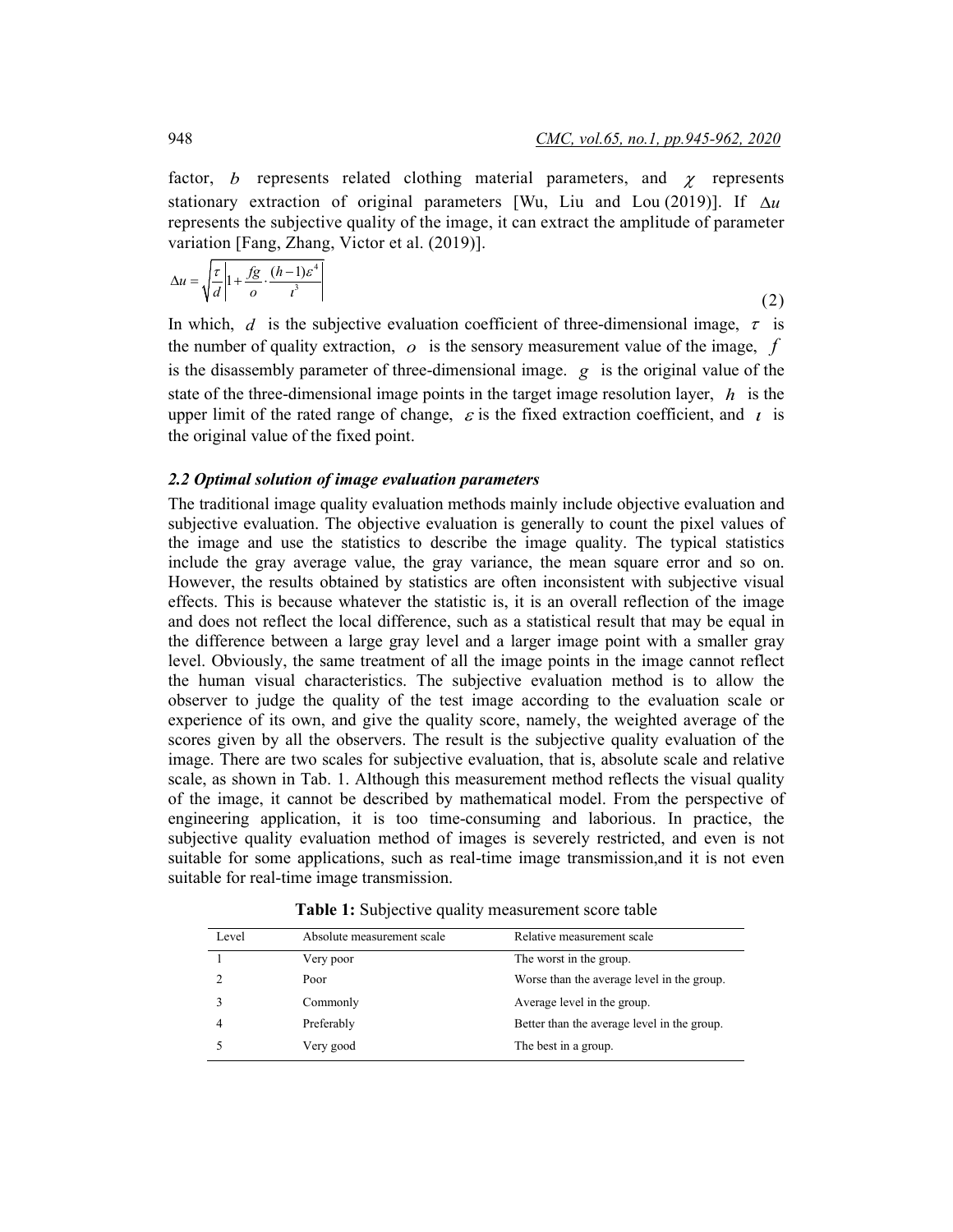The optimal solution results of image evaluation parameters mainly include two aspects: first, the reconstruction of three-dimensional images is evaluated to complete the description of reconstruction distortion. The quality of image evaluation directly affects the quality of the final three-dimensional image, with the core to find appropriate evaluation function. Second, the searching method of the optimal solution to the parameter requires the fastest solution to obtain the optimal solution, whose accuracy of the parameter solution is based on the image evaluation. The meaning of image quality mainly includes two aspects: the fidelity and the intelligibility of the image. Research on image quality evaluation has become one of the basic technologies of image information engineering. It is expected that a quantitative measure of image fidelity and intelligibility can be found as a basis for evaluating images and simulating image designs. However, people still do not fully understand human visual characteristics. In particular, it is difficult to find a quantitative description of the psychological characteristics of human eyes. Therefore, image quality evaluation needs further study. The optimal solution of the specific image evaluation parameters is shown in formula (3).

$$
J(i) = \sum_{0}^{r \to \infty} (i + \lambda \Delta u) di
$$
 (3)

In which,  $J$  is the optimal solution of the image evaluation parameter,  $i$  is the image feature variable to be integrated,  $r$  is the upper limit of the image quality level, and  $\lambda$ is the image gray scale coefficient.

# *2.3 Three-dimensional simulation mapping relationship description*

The description process of the three-dimensional simulation mapping relationship includes seven steps: target initial calibration, rotation scanning, parameter initialization, two-dimensional slice image correction, three-dimensional data reconstruction, three-dimensional image evaluation, and adjustment of parameter values. Among them, the goal of the initial calibration step is to make the ultrasound beam emission center of the image monitoring probe and the axis of rotation of the stepping motor approximately in a straight line, so that the introduced parameter change is limited to a small range and the volume of the center data less cone is reduced to eliminate the search range for subsequent parameters. The specific method is: firstly bind a pencil on the shaft of the motor. As the motor rotates, a circle can be drawn out with a pencil. Find the center of the circle by finding the center of the circle on the geometry, which is the projection of the mechanical axis of rotation on the circle plane. This method can theoretically make the center of ultrasonic beam emission and the axis of rotation of the stepping motor in a straight line, called this coarse calibration because:

(1) The axis of rotation of the mechanical axis is not necessarily perpendicular to the plane of the circle.

(2) The needle itself is not necessarily perpendicular to the plane of the circle.

(3) The length and diameter of the needle will affect the image in the three-dimensional image, which will in turn affect the judgment of whether it is on a straight line.

Based on the initial calibration of the three-dimensional image target, the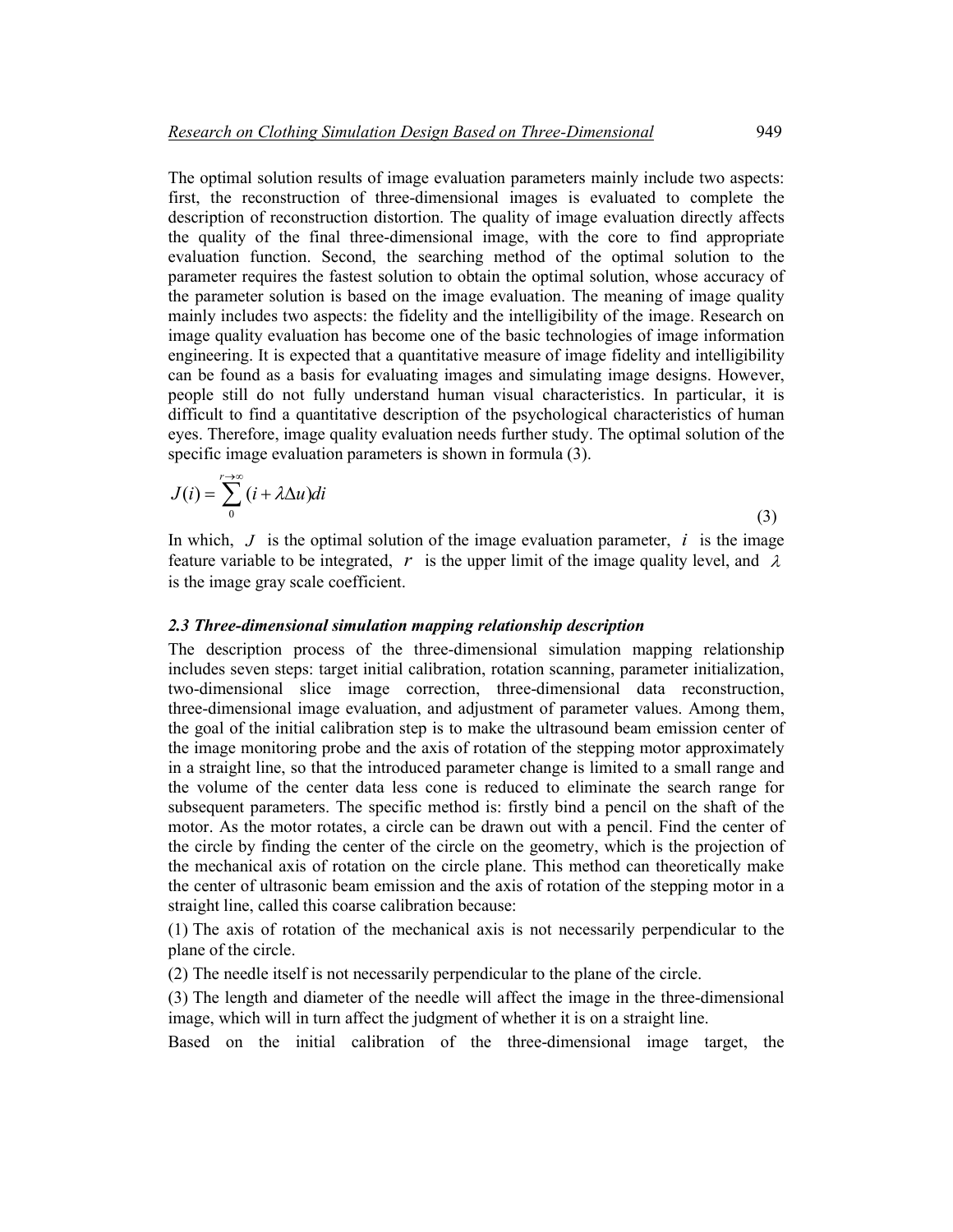two-dimensional sequence image data is acquired. At this time, the error of the centerline of the ultrasonic probe and the axis of the rotary shaft of the stepping motor is not coincident, with the possible range being limited to a small area. As the acquisition of two-dimensional sequence image data is performed at the same time as scanning, and analog image on the display screen of the ultrasonic machine is digitally collected by the image capture card, which are sequentially stored in the memory of the personal computer. In this process, attention should be paid to the matching of the speed of rotation scan, the speed of probe data acquisition and the speed of acquisition card, so as to satisfy the sampling theorem and achieve a more satisfactory resolution.

The parameter initialization process is mainly aimed at the optimal solution of the image evaluation parameters, and the solution process can finally be attributed to a search process. First of all, these parameter values are all set to zero and assumed to be a special ideal state without errors, from which the initial state begins to search for the actual position of the imaging plane of the probe. Two-dimensional slice image correction is to complete the conversion of the pixel coordinated of the oblique two-dimensional slice image and the spatial regular coordinated to realize the symmetry of the data. From the ideal error-free reconstruction method, it is demonstrated that the three-dimensional image is based on the principle of the two-dimensional cross-sectional image with the motor's axis of rotation around the center of the motor. considering the ultrasound probes centerline and rotation axis heartline of the stepper motor is coplanar but not collinear, the reconstruction is based on the body element layer by layer. This tilting and translation break this symmetry, making it more complicated to search for the nearest four pixels around each voxel and the positional relationship, and complicating the entire three-dimensional reconstruction process. Therefore, it is an indispensable step to rectify the left and right tilt and asymmetry of the original image relative to the mechanical axis of rotation, and to construct a two-dimensional image containing the acquired data with the axis of rotation as the axis of symmetry. The actual position of the three-dimensional image of the skirt when it is not collinear is shown in Fig. 1.



**Figure 1:** Actual position diagram when the three-dimensional image of the skirt is not collinear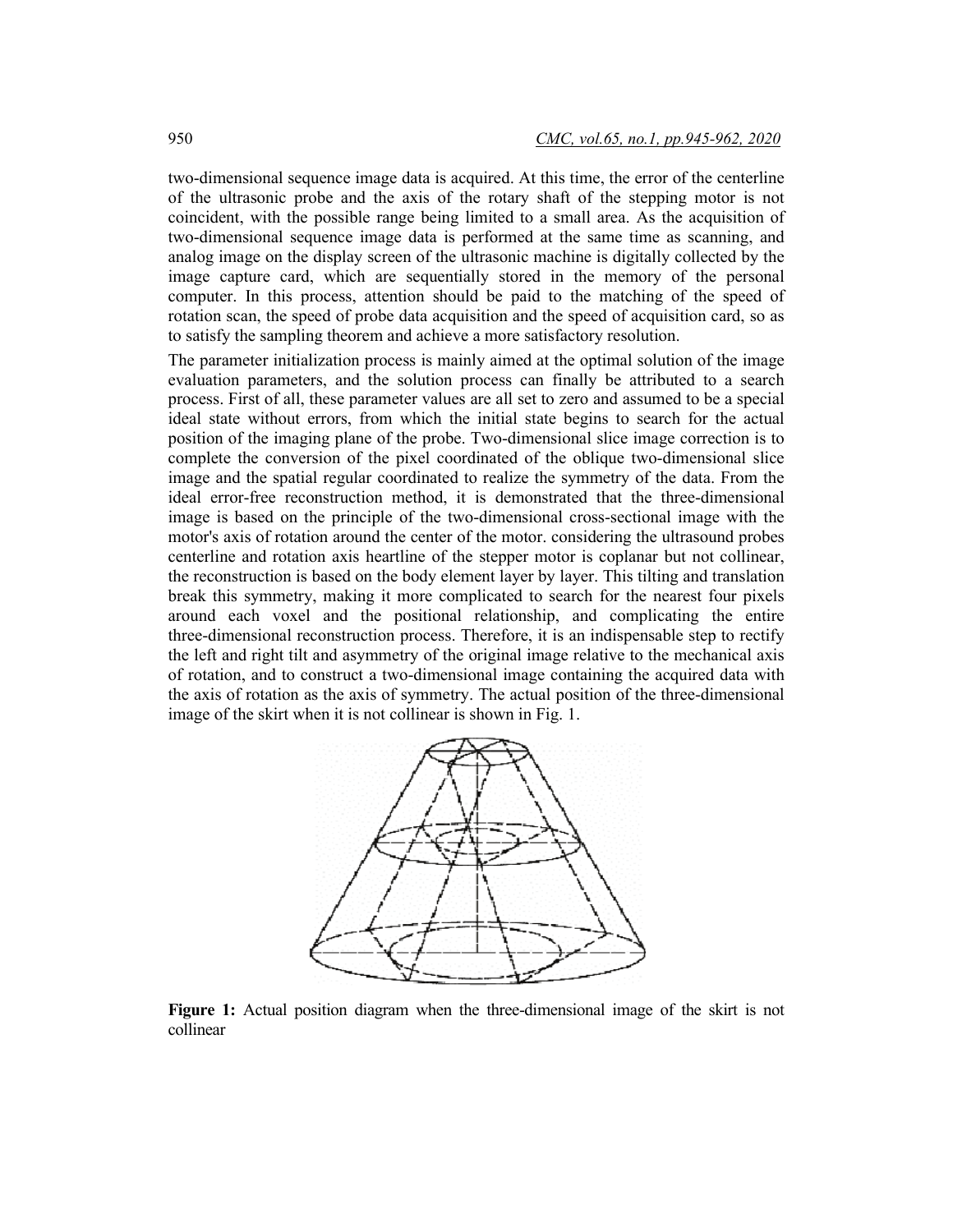As can be seen from Fig. 1, the actual positional relationship between the mechanical rotation axis of the three-dimensional image of the skirt and the center of the two-dimensional slice image is not collinear. The three-dimensional data reconstruction step completes the calculation of the gray value of each voxel in the three-dimensional image, and the specific operation process follows Eq. (1). The evaluation of the three-dimensional image is performed. As if the preset image standard has been reached, the obtained three-dimensional image is used as the reconstructed image, and the algorithm is terminated; otherwise, the seventh step is entered. When the parameter values are chosen improperly, they cannot describe the true spatial position of the imaging plane of the probe, thus resulting in the distortion of the reconstructed three-dimensional image. The result of image evaluation should reflect the magnitude of this distortion. When the degree of distortion is small enough to meet the required reconstruction accuracy, the parameters used can correctly represent the spatial position of the 2D image. The result of image evaluation is the basis of parameter adjustment. Different parameter adjustment rules have different parameter optimization methods.

#### **3 Clothing design model building based on 3D environment**

On the basis of the three-dimensional image simulation analysis environment, a new type of clothing simulation designed model is built through the operation process of fabric collision detection and response.

#### *3.1 Fabric collision detection and response*

The core of fabric collision detection algorithm for the new garment simulation design model is to determine whether some parts of two objects collide with the current position by effectively traversing the clothing bounding box tree and the human model bounding box tree. This is a double recursive traversal process consisting of a recursive function Traverse Tree, where *C* is the current node in the costume bounding box tree and *H* is the current node of the human bounding box tree. The original inputs of the algorithm are the root node *C* in the clothing bounding box tree and the root nodes *H*, S and S, *H* of the human form bounding box tree, which are subsets of the basic geometric elements corresponding to the nodes *C* and *T*, respectively. The collision effect is up to the rated requirement. The recursive function is described as follows, and the specific operation flow is shown in Fig. 2.

$$
W = \frac{Q}{1 + \frac{(r l)^2}{15 \eta^3} X} \cdot J(i)
$$
\n(4)

In which, *W* is the cloth collision detection result,  $Q$  is the total cloth mass,  $r$  is the fabric response parameter, *l* is the model simulation coefficient,  $\eta$  is the probability of collision event, and  $X$  is the original collision variable. Eq. (5) is recursively processed, and its specific calculation formula is as follows:

$$
X(v) = \int_{-\infty}^{\infty} W \sigma(v) e^{-\sigma} dv
$$
\n(5)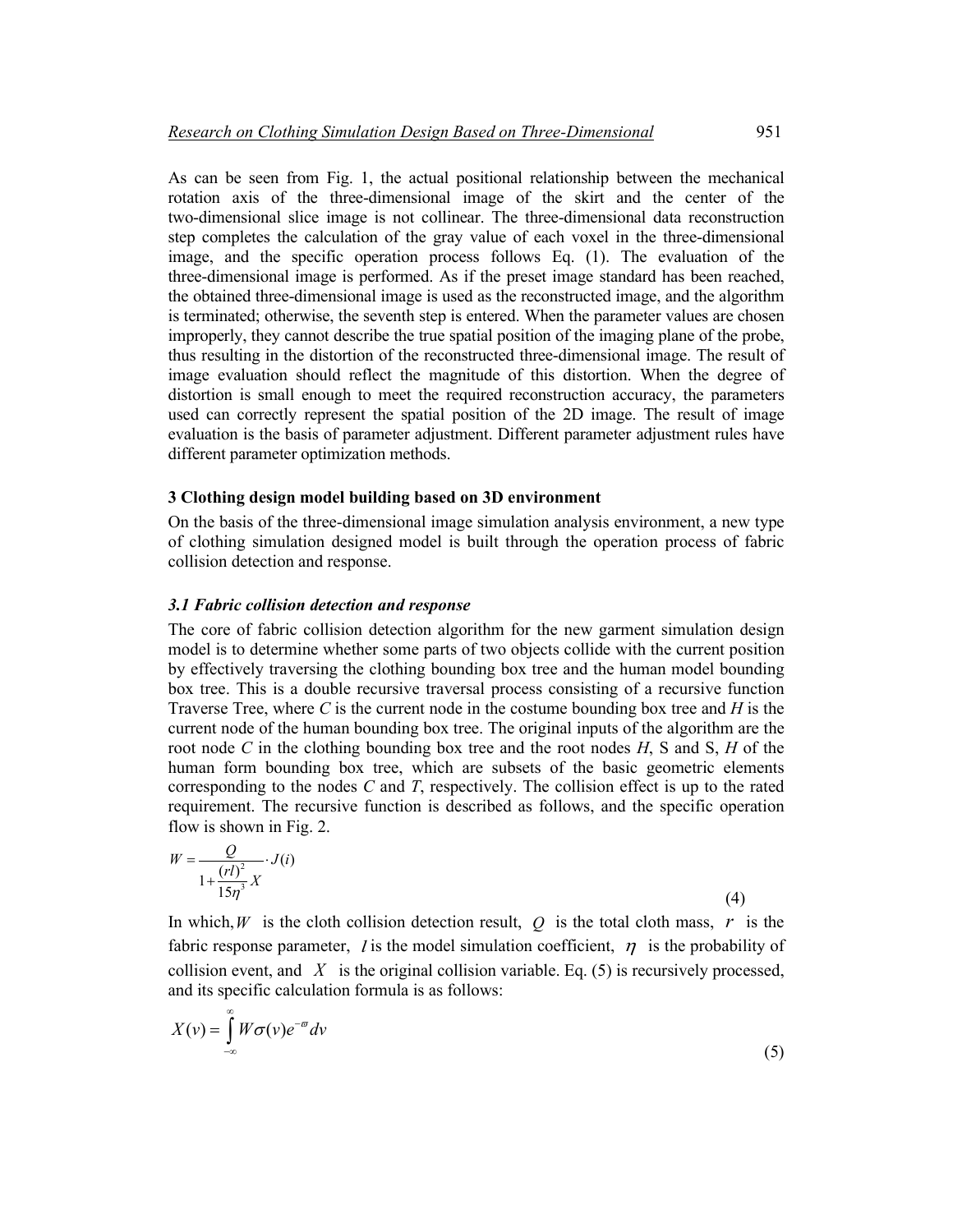In which, *X* represents the recursive processing result of cloth collision detection,  $\sigma$ represents the quantitative response to the primary response, *e* represents the cloth shape variable,  $\varpi$  represents the number of deformations of the clothing fabric, and  $\nu$ represents the attribute parameter of the clothing cloth. Jointing Eq. (6) and density function, cloth collision response results can be expressed as:

$$
Z = \lim_{m \to \infty} \frac{1}{T} \left| X(v)\theta \right|^2 \tag{6}
$$

In which, *Z* is the fabric collision response result, *m* is the minimum collision number, *T* represents the reciprocal of the collision time, and  $\theta$  represents the possible twist angle of the fabric.



**Figure 2:** Operation flow chart of Cloth collision detection algorithm

Whenever two leaf nodes collided are detected the position on the collision point is re-adjusted according to the collision response algorithm, thereby avoiding inaccurate visual effects such as penetration. At the same time, since the expansion bounding box is used in the detection, the critical neighboring relationship is also subjected to collision reaction processing, so that multiple collisions can also obtain stable and accurate results. In the process of clothing simulation, in addition to the collision between costumes and the person model, a large number of collisions will occur on its own due to the dynamic deformation of the clothing, so further self-collision detection must be performed.

If there is a collision between the particle and the triangular patch, the position and velocity of the colliding particle is corrected according to the motion law of the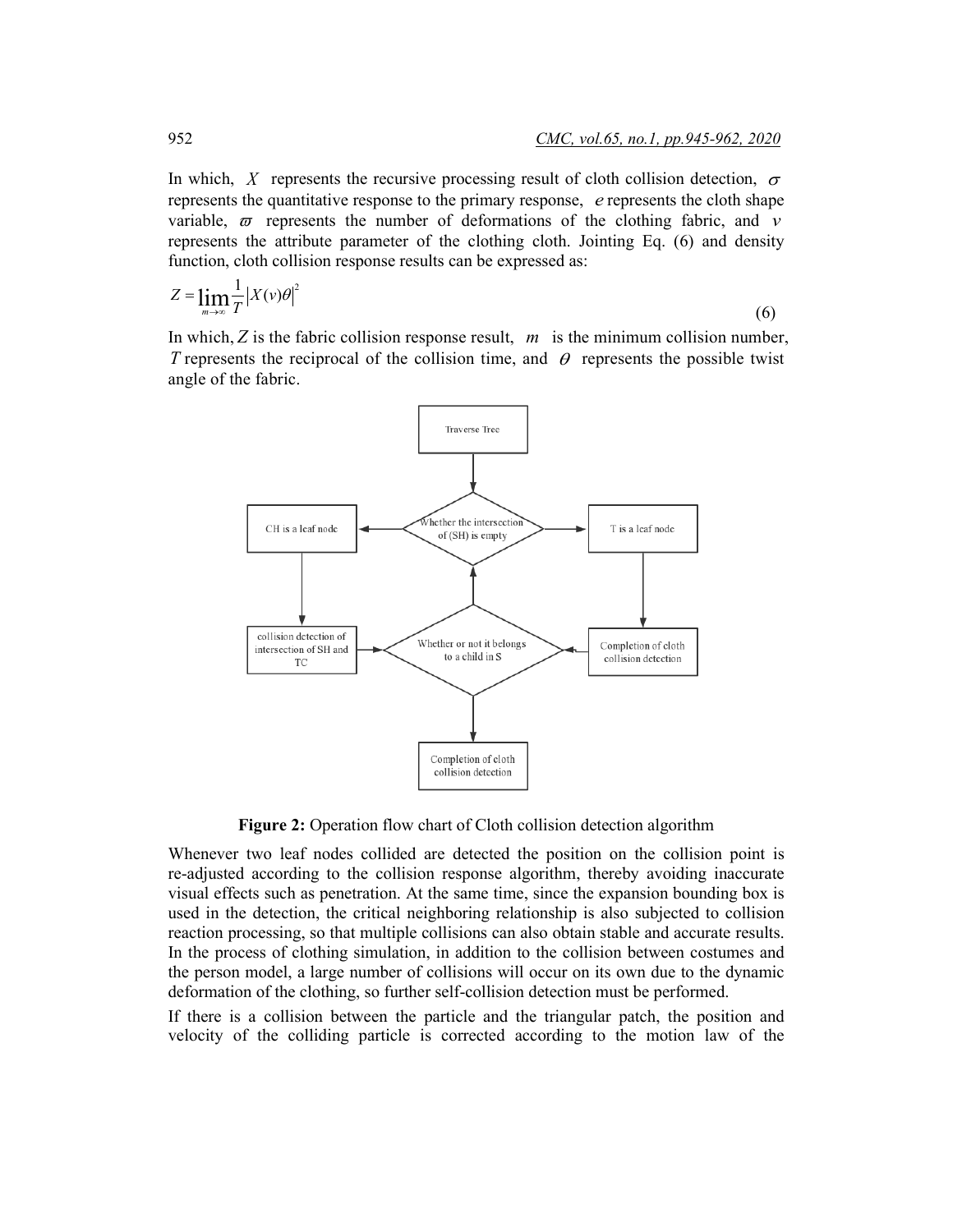completely inelastic collision, that is, the collision response. For the position collision between the clothing particles and the human body surface, the human body surface exerts a certain force on the clothing particles to avoid the occurrence of the penetration phenomenon. The size and direction of this force is determined by the movement state of the body surface and the current movement state of the clothing particle. In addition to collision response mechanism, it is necessary to ensure that no conflict occurs between the surface of the clothing and the surface of the human body, and it is more important to change the current state of the conflicting clothing particles according to the movement state of the human body in order to obtain true simulation result. In addition, the collision response algorithm also sets a collision buffer area with a width of *E* on the surface of the human model to predict possible collision detection, which not only avoids the huge time cost of penetrating the lag correction and the possible instability of the simulation system, but also guarantees the accuracy of collision detection. As an empirical parameter, *E* can be a constant and also be dynamically adjusted according to the motion speed of the clothing particle and the human body model.

#### *3.2 Local adaptive processing of clothing mesh*

Due to the complexity of natural fabrics, cloth simulation is a costly process, and the amount of calculation directly depends on the mesh resolution. In the simulation, the mesh resolution determines the degree of refinement of the available cloth mesh, that is, the number of mass points, to a large extent, will affect the time complexity of cloth simulation. In order to produce realistic cloth simulation effects, it is often necessary to simulate local details of the cloth, such as wrinkles. It is necessary to use a fine grid, which, however, will make the computational time unacceptably high. If a coarse grid is used, the simulation is faster and more stable, but the reality will be greatly reduced. It can be seen that the unified resolution cannot meet the needs of realistic fabric simulation. The core idea of an adaptive mesh is to use different resolutions for the folded area and the smooth area of the fabric, respectively, to reduce the computational cost by avoiding the extra mosaic in the smooth area. The common adaptive refinement method is based on the spring-mass model. In this method, the angle between the two springs connecting the particles is used as a condition for refinement. When the included angle exceeds the custom threshold, the grid cells near the particle are divided into four, as shown in Fig. 3. However, since the midpoint average method is used for refinement, the newly generated particles do not inherit the properties of the original particles very well, resulting in the simulation results being not as satisfactory as possible and being inefficient.



**Figure 3:** Clothing local mesh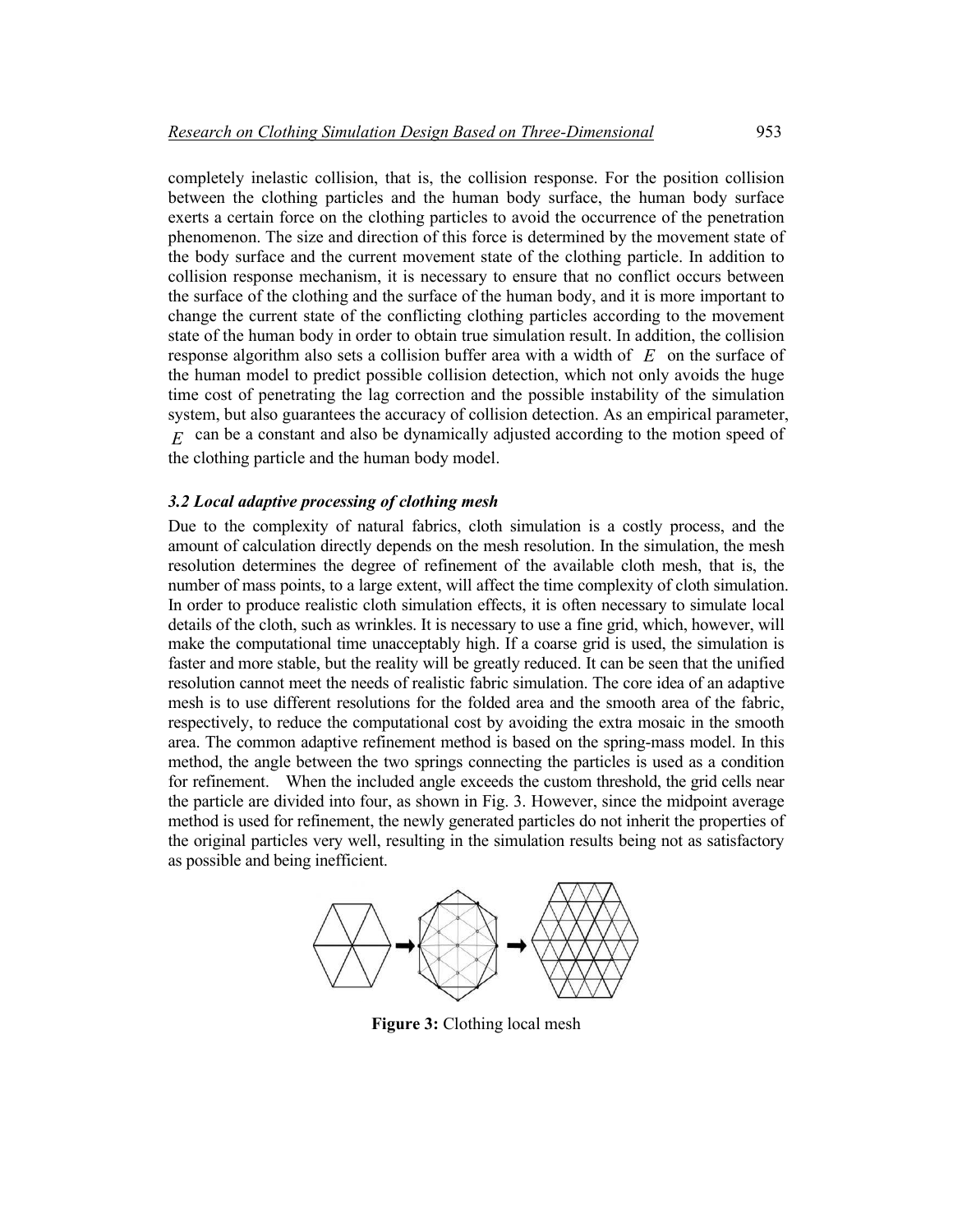The new high-quality clothing local mesh can be divided into: regular mesh, irregular mesh and semi-regular mesh. The regular grid is the simplest method but he most constrained method. On the other hand, an adaptive rule mesh is a collection of grids of different resolutions combined together. Due to the limitations of the topology, there will be cracks at the connections between different resolutions. This phenomenon is called T-connection. The grid shape is shown in Fig. 4. T-junctions can produce bad visual effects, affecting the results of realistic simulations. Adaptive irregular mesh is less constrained and can produce continuous mesh. The top-down approach is usually used to build irregular meshes, and the composite resolution hierarchy tree is pre-computed by merging into the finest mesh to the coarsest mesh. Before the pre-calculation of the hierarchical tree, considerable space is needed for storing the hierarchical tree.



**Figure 4:** Clothing local T mesh structure of Self-adaptive processing

#### *3.3 Tailoring analysis*

Taking clothing designs as an example, in the three-dimensional clothing simulation design model, finding the sleeve and the cutting ring of the garment body is the key to automatic tailoring. Directly cutting the sleeves and clothing using a vertical plane passing through the underarm point produces a non-compliant cut loop. The specific cutting effect is shown in Fig. 5.



**Figure 5:** Inconformity requirements of the tailoring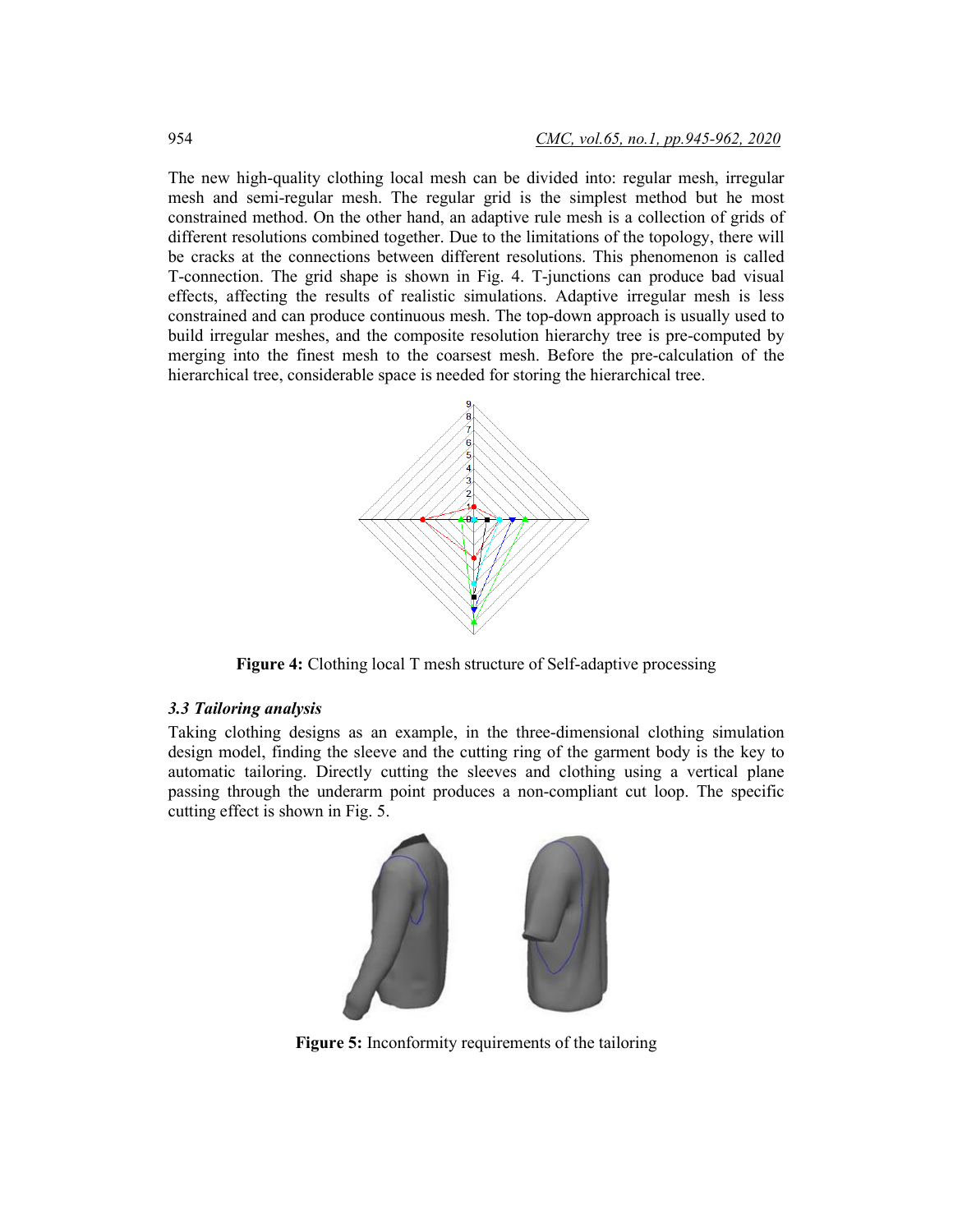The improved 3D human segmentation can be applied to many fields such as the generation of tight clothing, or also can be used to assess the degree of obesity in three-dimensional human body. In recent years, three-dimensional human body segmentation has been applied to approximate human body generation technology in research. Through the deformation of the human body simulation mechanism to get the shape of the target body, the desired tailoring effect has been achieved as shown in Fig. 6.



**Figure 6:** Ideal tailoring effect diagram

According to the three-dimensional long-sleeved shirt to cut three-dimensional human body, the three-dimensional human tailoring feature points are firstly determined. The three-dimensional human body needs to determine the cutting feature points that are different from the basic measurement feature points. The human body feature points correspond to the automatically cut three-dimensional clothing feature points. Different types of clothing need to generate different cutting feature points so as to form tailor path.

According to the three-dimensional long-sleeved shirt, there are five three-dimensional humans cutting feature points to be determined, namely, the neck point, the left subphrenic point, the right subphrenic point, and the bottom point. Through the five feature points, the three-dimensional body can be divided into head, left arm, right arm, left leg, right leg, and torso. The most easily found cut ring structures are the left lower point, the right lower point, and the bottom point. The determination of the lower left and lower right points is the same as that of the three-dimensional long-sleeved shirt in Fig. 5. First, a set of three-dimensional human cutting rings is obtained from the top-down horizontal section. In order to make a three-dimensional body part automatically match a three-dimensional virtual clothing piece, or to make a three-dimensional body piece automatically match with other three-dimensional body pieces, automatic three-dimensional body segmentation is required. The three-dimensional human cutting matching with the three-dimensional clothing pieces is similar to the three-dimensional clothing cutting method, and the feature points are obtained by cutting the ring structure, and the mesh is divided and grouped according to the feature points. The three-dimensional human cutting matching with other 3d human body blocks needs to determine the cutting path of the three-dimensional human body according to the position and number of the blocks, and then divides the groups and sorts them. In this section, firstly, the cutting of a three-dimensional human body according to a three-dimensional garment piece is introduced, including cutting a human body according to a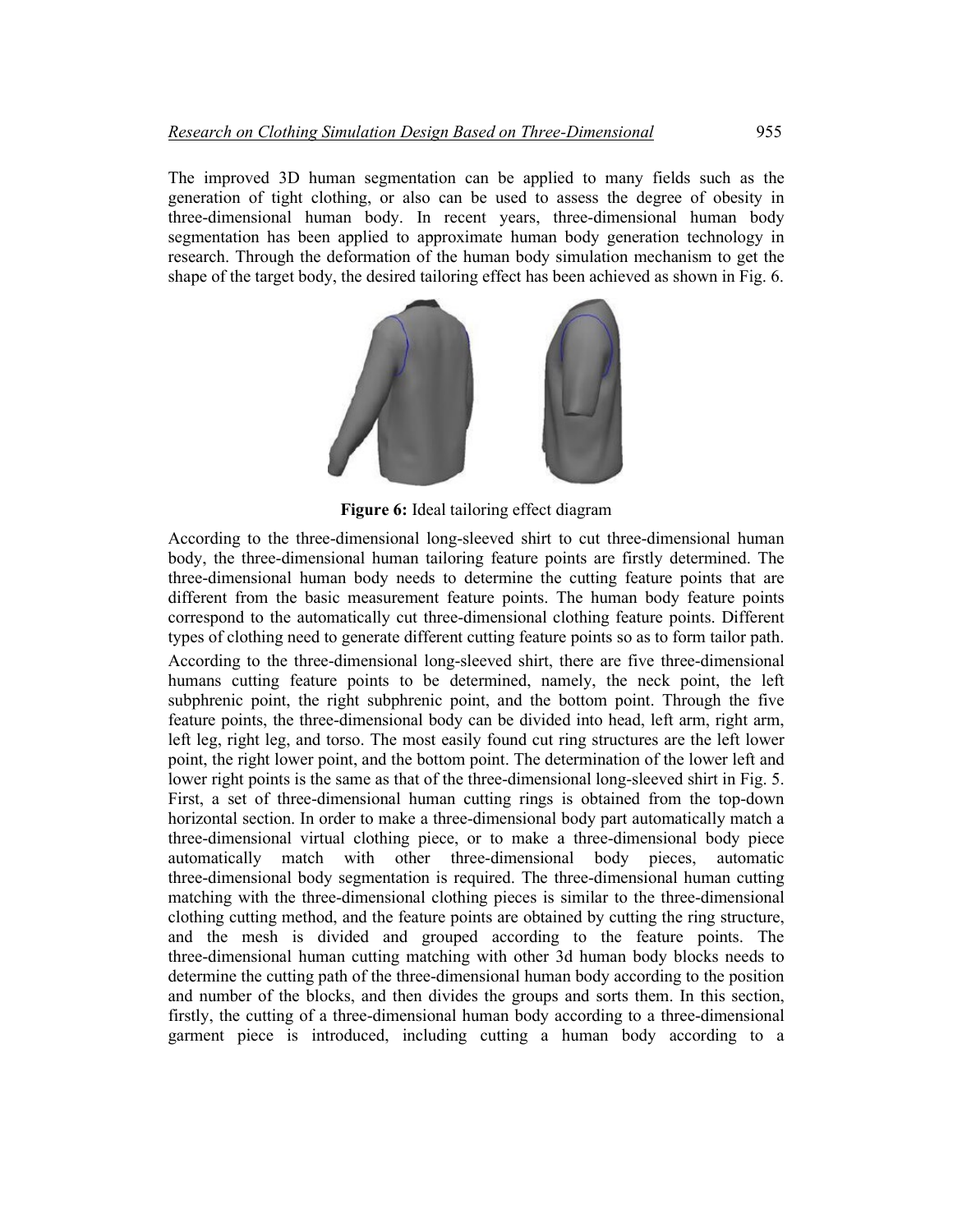three-dimensional long-sleeved shirt and cutting the human body according to a trouser clip. It introduces the automatic segmentation of three-dimensional human bodies based on the number of three-dimensional human body segments to complete the construction of a new simulation model. A sample clothing designed based on three-dimensional image analysis garment simulation model is shown in Fig. 7.



**Figure 7:** The sample garment is designed based on the three-dimensional image analysis clothing simulation model

#### **4 Experimental results and analysis**

To verify the practical value of new clothing simulation design model based on 3D image analysis technology, the following comparative experiments are designed, with two computers with 8G memory being used as experimental objects. One of them is equipped with a new clothing simulation design model as an experimental group, and the other is equipped with traditional clothing simulation design model as control group. The control variable method is used to record the data within a fixed period of time about the clear degree of fabric folds and the change in the shade of clothing color after the two sets of models.

#### *4.1 Experimental parameter setting*

In order to obtain stable data comparison results in the experiment, relevant parameters can be set according to Tab. 2 below.

| Parameter name | Experience group   | Control group      |
|----------------|--------------------|--------------------|
| $MSD/(\%)$     | 86.75              | 86.75              |
| DCF/(%)        | 94.32              | 94.32              |
| CBC/(%)        | 95.18              | 95.18              |
| TID/(T)        | $4.65 \times 1011$ | $4.65 \times 1011$ |
| MSI            | 0.83               | 0.83               |

**Table 2:** Experimental parameter setting table

In the above table, the MSD parameter represents the degree of model stability, the DCF parameter represents the ideal cloth crease clarity, the CBC parameter represents the ideal garment color shade, the TID parameter represents the total three-dimensional image data,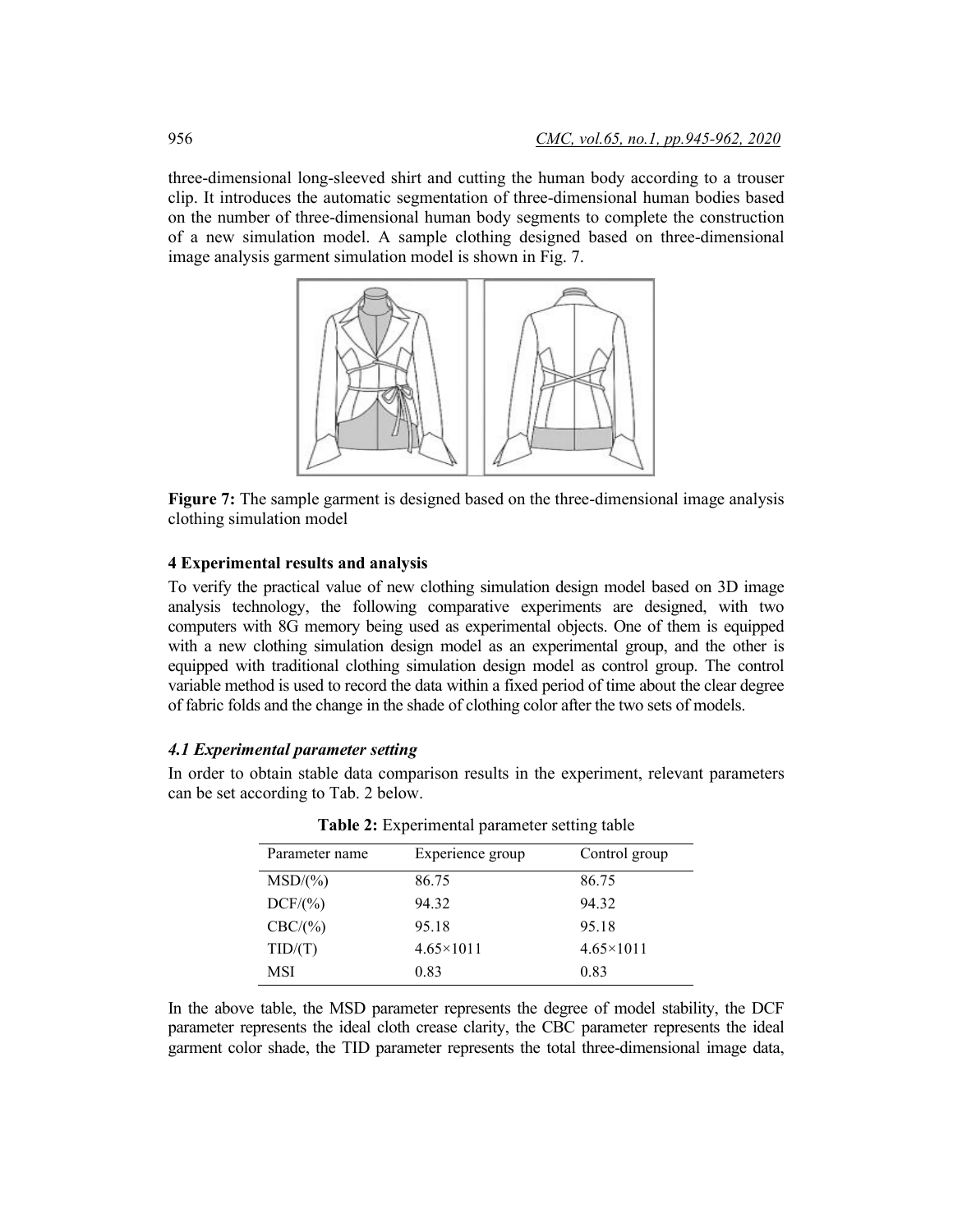and the MSI parameter represents the model simulation index. In order to ensure the fairness of the experiment, the parameters of the experimental group and the control group are always the same.

# *4.2 Clarity comparison of cloth folds*

On the premise of keeping other operating conditions unchanged, the change of wrinkling definition of the fabric under three working conditions of high frequency, intermedium frequency and low frequency was recorded with 10 minutes as the experiment time. Specific experimental values are shown in Tabs. 3-5.

| Experimental<br>time/(min) | Degree of clarity of cloth fold in<br>experimental group/ $(\% )$ | Degree of clarity of cloth folds in<br>the control group/ $(\% )$ |
|----------------------------|-------------------------------------------------------------------|-------------------------------------------------------------------|
| $\theta$                   | 53.28                                                             | 17.85                                                             |
|                            | 56.77                                                             | 18.43                                                             |
| 2                          | 61.09                                                             | 19.61                                                             |
| 3                          | 64.35                                                             | 21.32                                                             |
| 4                          | 70.21                                                             | 22.47                                                             |
| 5                          | 70.21                                                             | 24.68                                                             |
| 6                          | 70.21                                                             | 28.53                                                             |
|                            | 70.21                                                             | 32.76                                                             |
| 8                          | 77.46                                                             | 37.29                                                             |
| 9                          | 82.58                                                             | 40.72                                                             |
| 10                         | 89.54                                                             | 45.60                                                             |

**Table 3:** Cloth clearness comparison table (high frequency operation)

| Experimental<br>time/(min) | Degree of clarity of cloth fold in<br>experimental group/ $(\% )$ | Degree of clarity of cloth folds in<br>the control group/ $(\%)$ |
|----------------------------|-------------------------------------------------------------------|------------------------------------------------------------------|
| $\theta$                   | 41.50                                                             | 33.68                                                            |
|                            | 46.15                                                             | 33.68                                                            |
| $\overline{c}$             | 48.23                                                             | 33.68                                                            |
| 3                          | 53.17                                                             | 33.68                                                            |
| 4                          | 54.27                                                             | 33.68                                                            |
| 5                          | 61.29                                                             | 35.94                                                            |
| 6                          | 65.34                                                             | 37.65                                                            |
|                            | 69.71                                                             | 40.13                                                            |
| 8                          | 72.36                                                             | 43.27                                                            |
| 9                          | 87.45                                                             | 47.21                                                            |
| 10                         | 90.02                                                             | 49.98                                                            |

**Table 4:** Cloth clearness comparison table (intermediate frequency operation)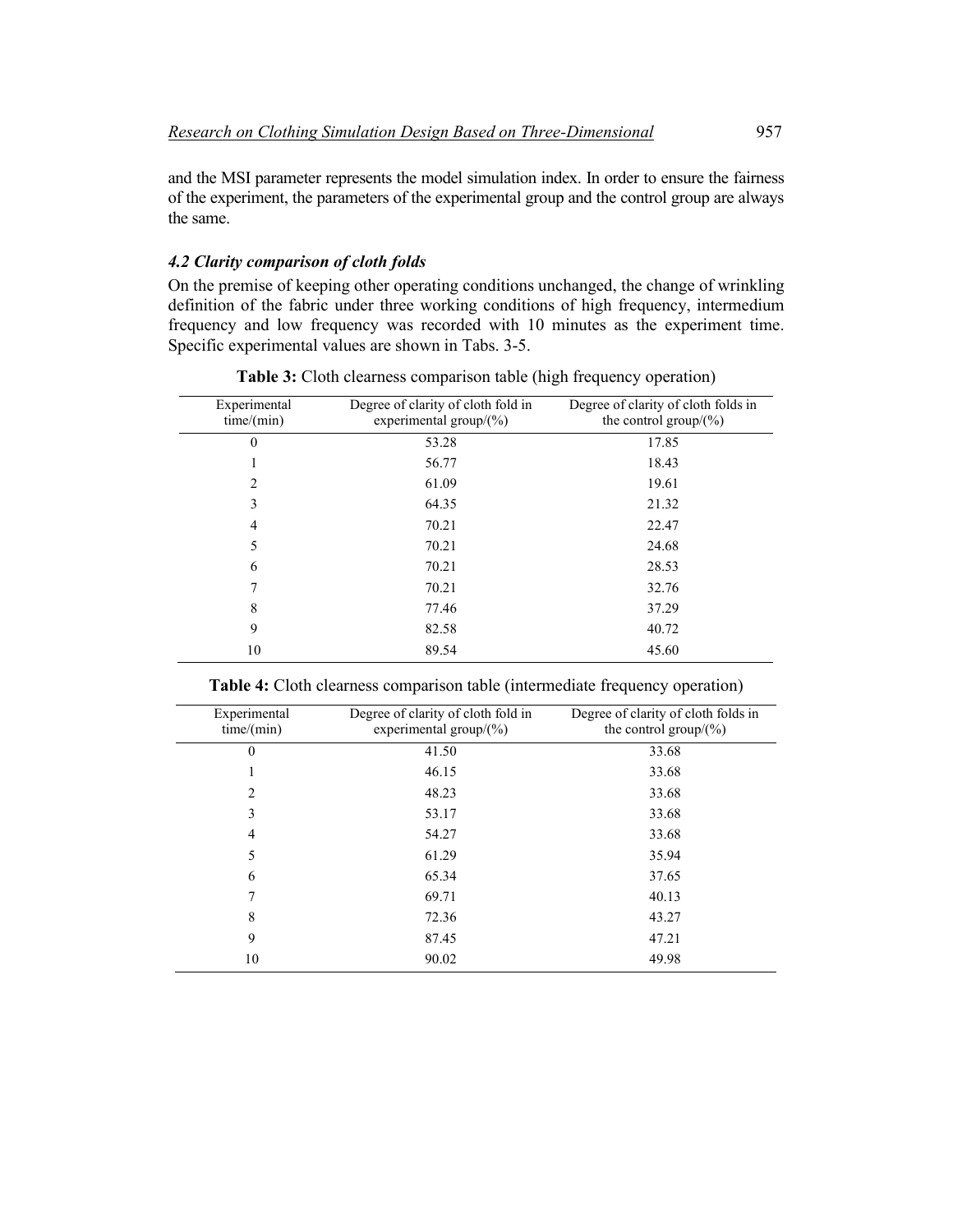| Experimental<br>time/(min) | Degree of clarity of cloth fold in<br>experimental group/ $(\% )$ | Degree of clarity of cloth folds in<br>the control group/ $(\% )$ |
|----------------------------|-------------------------------------------------------------------|-------------------------------------------------------------------|
| $\theta$                   | 73.08                                                             | 44.28                                                             |
|                            | 80.55                                                             | 41.06                                                             |
| 2                          | 83.12                                                             | 38.97                                                             |
| 3                          | 85.70                                                             | 37.91                                                             |
| 4                          | 87.33                                                             | 35.24                                                             |
| 5                          | 90.85                                                             | 34.37                                                             |
| 6                          | 93.29                                                             | 34.12                                                             |
| 7                          | 95.64                                                             | 32.57                                                             |
| 8                          | 95.64                                                             | 31.95                                                             |
| 9                          | 95.64                                                             | 30.83                                                             |
| 10                         | 95.64                                                             | 30.01                                                             |

**Table 5:** Cloth clearness comparison table (Low frequency operation)

Comparing Tabs. 3-5, it is seen that when the garment simulation design model maintains the high-frequency running state. With the increase of the running time, the clear degree of the cloth crease of the experimental group model shows increasing trend first, then stablizes, and then rises again. At 10 min, the clearness of the fabric crease reaches a maximum of 89.54%, which does not reach the expected value; the clarity degree of the fabric folds of the control group model shows a gradually increasing trend at 10 minutes, and the clarity of the fabric crease reaches a maximum of 45.60%, which is far lower than the experimental group. Compared with Tabs. 2 and 4, it can be presented that when the simulation design model of the garment is kept medium frequency state, as the running time increases, the degree of fabric wrinkle clarity of the experimental group is gradually rising. When the experiment time is 10 min, the clarity of the cloth folds reaches the maximum value of 90.02%, while the control group has not reached the expected value. The clear degree of cloth folds in the model presents a stable and then upwarding trend. When the experiment time is 10 min, the clarity of the cloth folds reaches the maximum value of 49.98%, far below the experimental group. Compared with Tabs. 2 and 5, it can be demonstrated that when the simulation design model maintains low frequency running state, the degree of fabric wrinkle clarity of the experimental group presents a rising and stable trend as the running time increases. When the experiment time reaches 7 min, the clarity of the cloth folds reaches the maximum value of 95.64%, which exceeds the expected value. The clear degree of cloth folds in the control group shows a gradual decreasing trend, and the clear degree of cloth fold to reaches a maximum of 44.28% at the beginning of the experiment, which is far lower than that of the experimental group.

#### *4.3 Contrast of color and shade*

On the premise of keeping the other operating conditions unchanged, using 10 min as the experimental time, the change of color brightness is recorded when the clothing simulation design models to maintain high frequency, medium frequency and low frequency operating state. The specific experimental conditions are shown in Figs. 8-10.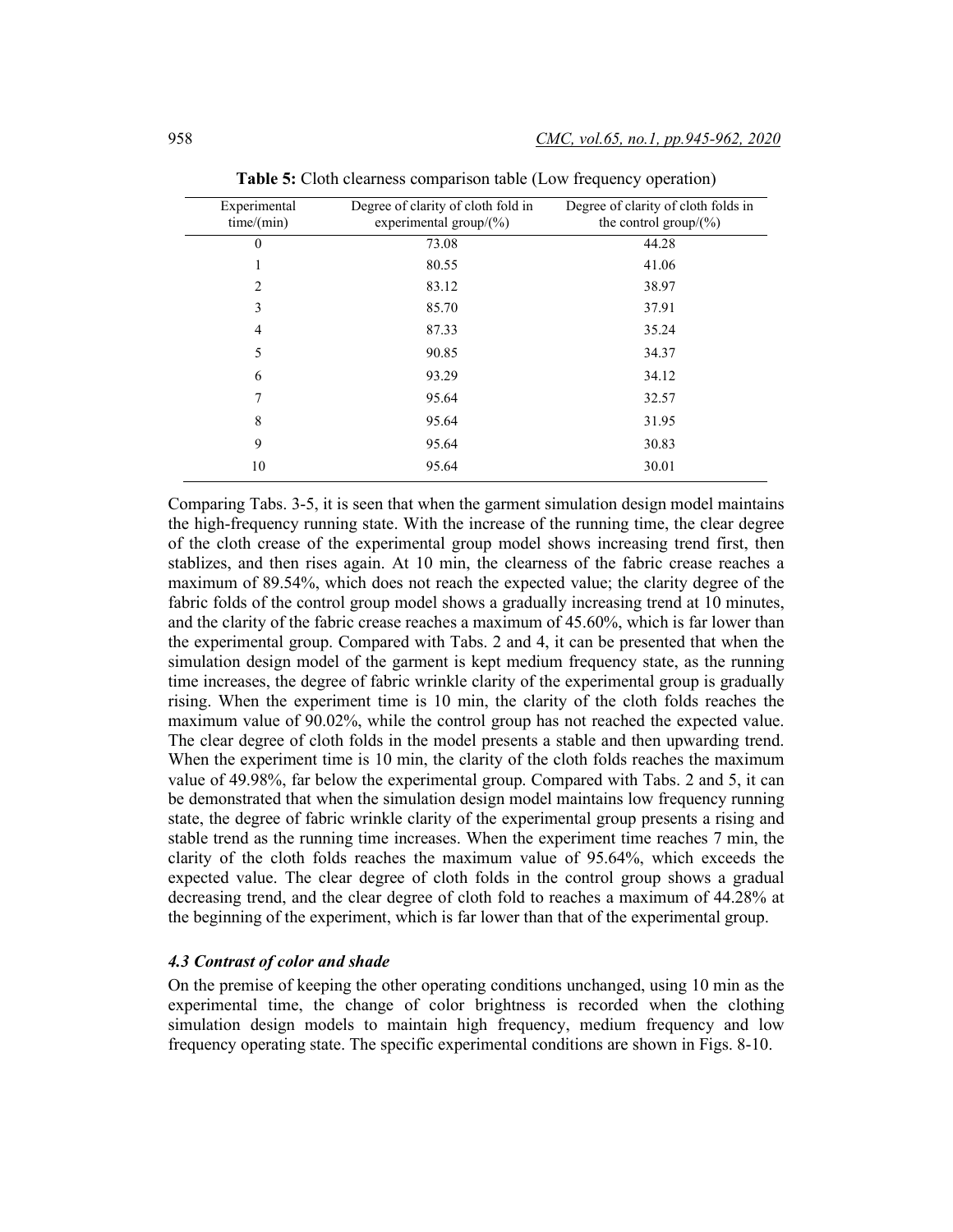

**Figure 8:** Color contrast diagram (high frequency operation)



**Figure 9:** Color contrast diagram (intermediate frequency operation)



Figure 10: Color contrast diagram (low frequency operation)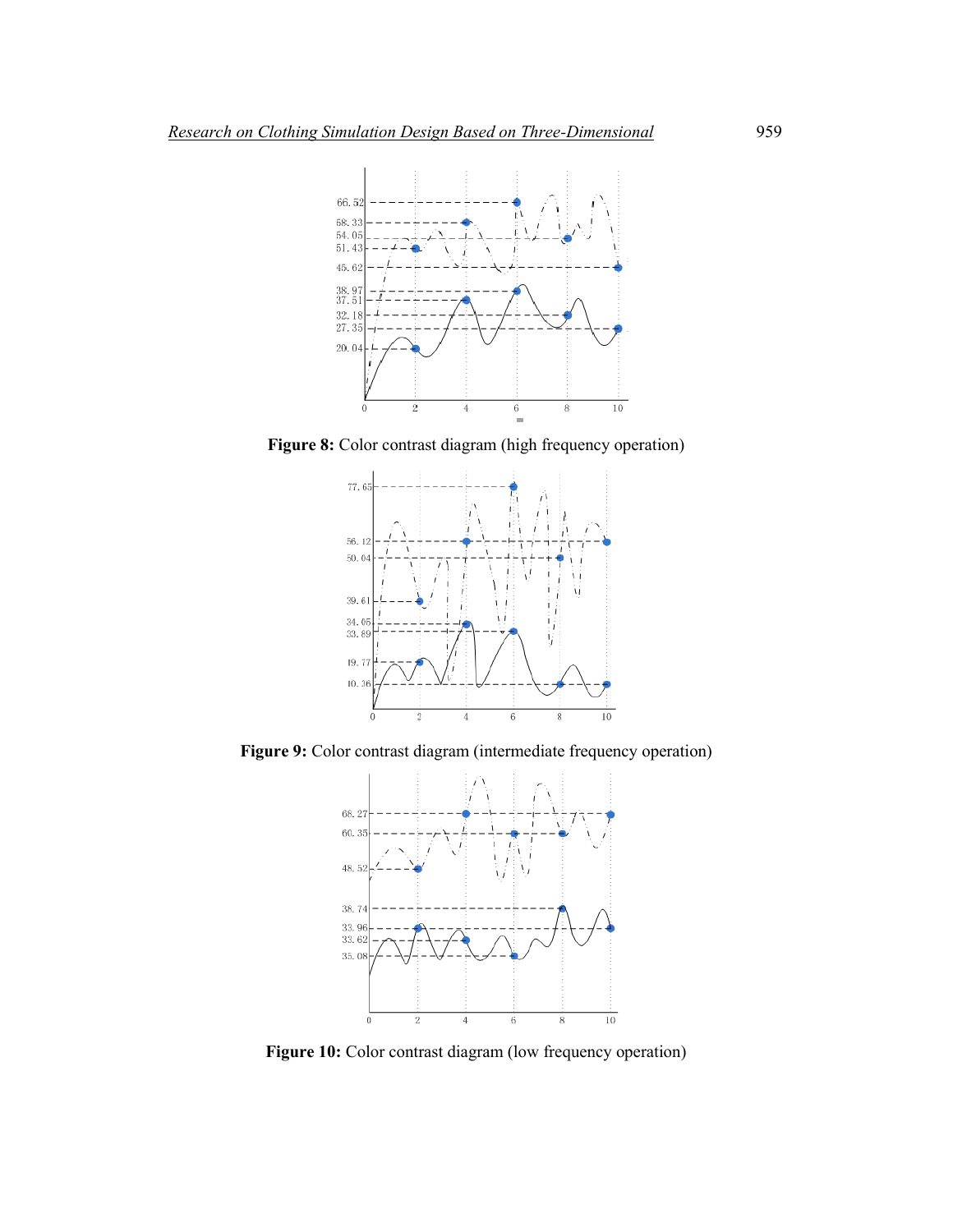As can be seen from the analysis in Fig. 8, with the increase of the running time, the color brightness of the experimental group increases first and then decreases with the increase of the running time. When the experiment time is 6 min, the color brightness reaches the maximum value of 66.52%, which does not exceed the target value. The color brightness of the control group also increased first and then decreased. When the experiment time is 8 min, the color brightness reaches 38.97%, much lower than that of the experimental group. The analysis of Fig. 9 shows that when the fashion simulation design model keeps the medium frequency running state, the color brightness increases first and then decreases as running time increases.

When the experiment time reaches 6 min, the maximum value of color brightness is 77.65%, which does not exceed the target value. When the experiment time is 4min, the color brightness reaches the maximum value of 34.05%, which is far lower than the experimental group. As shown in Fig. 10, when the model maintains low frequency running state, the color brightness of the model fluctuates by increasing and decreasing several times as the running time increases. When the experiment time reaches 4 minutes and 10min, the color brightness reaches the maximum value of 68.27%, which does not exceed the target value; The color brightness of the model decreases first, then increases and then decreases. When the experiment time is 8min, the color brightness reaches the maximum value of 38.74%, far below the test group.

## **5 Conclusion**

Compared with the traditional model, the clothing simulation design model based on the 3D image analysis technology can fully improve the clarity of the cloth fold and the color brightness and so on. It saves the complicated and tedious calculation process in the construction of the model. Practicality, it saves a lot of time to select raw materials, and the images obtained from psimulation operation have higher authenticity. Generally speaking, this new model is of strong practical value.

**Acknowledgement:** Supported by the Science and Technology Public Welfare Project of Zhejiang Province.

**Funding Statement:** The authors received no specific funding for this study.

**Conflicts of Interest:** The authors declare that they have no conflicts of interest to report regarding the present study.

#### **References**

**Bannas, P.; Li, Y.; Motosugi, U.** (2017): Prior image constrained compressed sensing metal artifact reduction (PICCS-MAR): 2D and 3D image quality improvement with hip prostheses at CT colonography. *European Radiology*, vol. 26, no. 7, pp. 2039-2046.

**Chen, G.; Ni, M.; Peng, H.** (2017): Photoinitiation and inhibition under monochromatic green light for storage of colored 3d images in holographic polymer-dispersed liquid crystals. *ACS Applied Materials & Interfaces*, vol. 9, no. 2, pp. 1810-1819.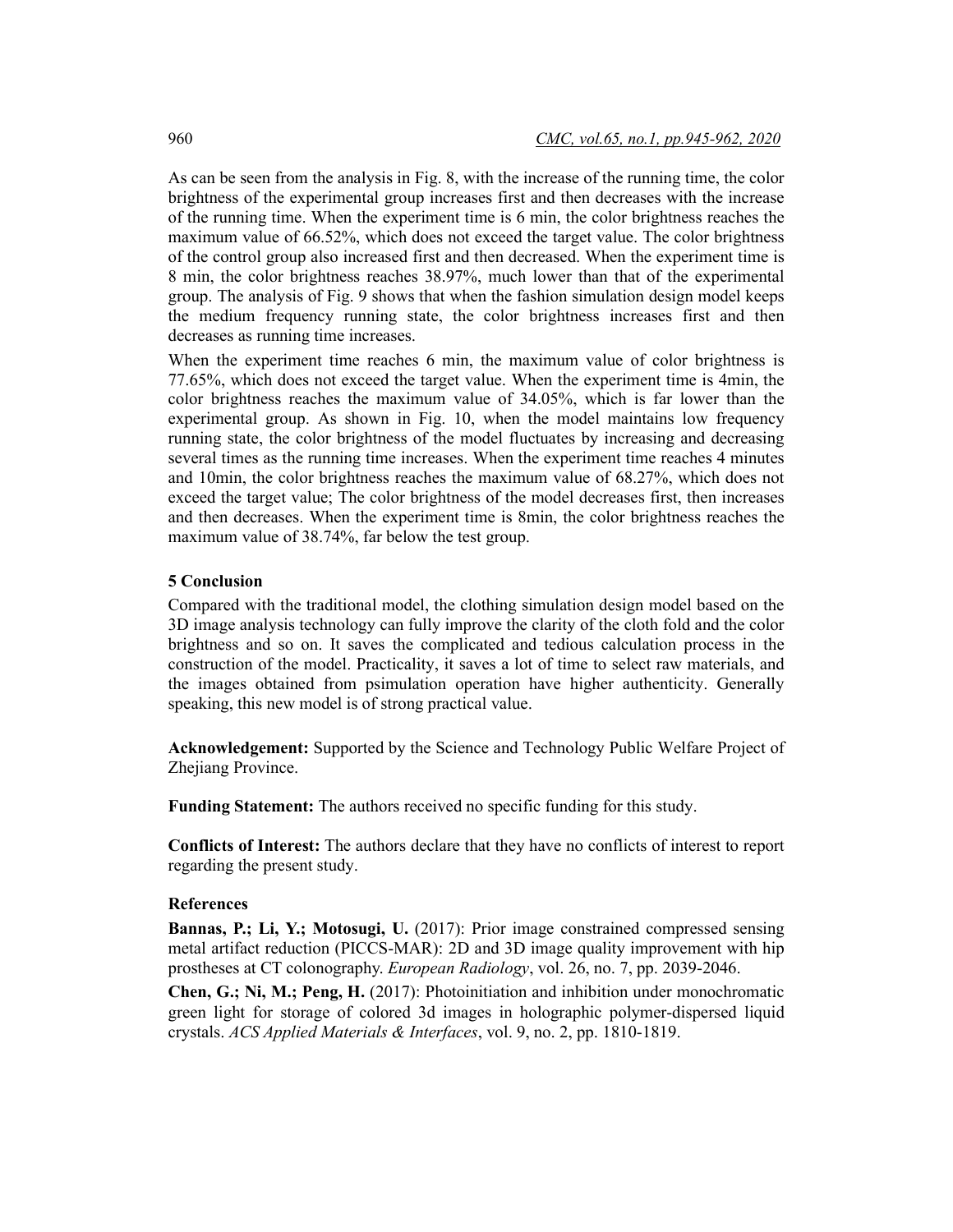**Deng, H.; Fitts, J. P.; Peters, C. A.** (2017): Quantifying fracture geometry with X-ray tomography: technique of iterative local Thresholding (TILT) for 3D image segmentation. *Computational Geosciences*, vol. 20, no. 1, pp. 231-244.

**Gaich, A.; Pötsch, M.** (2017): 3D images for digital tunnel face documentation at TBM headings-Application at Koralmtunnel lot KAT2/3D‐Bilder zur digitalen Ortsbrustdokumentation bei TBM-Vortrieben-Anwendung beim Koralmtunnel Baulos KAT2. *Geomechanik Und Tunnelbau*, vol. 9, no. 3, pp. 210-221.

**Goreczny, S.; Dryzek, P.; Moszura, T.** (2017): 3D image fusion for live guidance of stent implantation in aortic coarctation-magnetic resonance imaging and computed tomography image overlay enhances interventional technique. *Postepy Kardiol Interwencyjnej*, vol. 13, no. 3, pp. 269-272.

**Grosser, O. S.; Wybranski, C.; Kupitz, D.** (2017): Improvement of image quality and dose management in CT fluoroscopy by iterative 3D image reconstruction. *European Radiology*, vol. 27, no. 9, pp. 3625-36288.

**Hu, T. Z.; Hou, S. B.** (2017): Optimization and Simulation of 3D digital image mosaic method for grotto architecture. *Computer Simulation*, vol. 34, no. 12, pp. 250-253.

*Journal of Internet Technology*, vol. 19, no. 3, pp. 959-967.

**Karlsson, L.; Thunberg, P.; With, A.** (2017): 3D image-based adapted high-dose-rate brachytherapy in cervical cancer with and without interstitial needles: measurement of applicator shift between imaging and dose delivery. *Journal of Contemporary Brachytherapy*, vol. 9, no. 1, pp. 52-58.

**Keall, P. J.; Ng, J. A.; Juneja, P.** (2017): Real-time 3D image guidance using a standard linac: measured motion, accuracy, and precision of the first prospective clinical trial of kilovoltage intrafraction monitoring-guided gating for prostate cancer radiation therapy. *International Journal of Radiation Oncology Biology Physics*, vol. 94, no. 5, pp. 1015-1021.

**Kim, Y.; Modrick, J. M.; Pennington, E. C.** (2017): Commissioning of a 3D image-based treatment planning system for high-dose-rate brachytherapy of cervical cancer. *Journal of Applied Clinical Medical Physics*, vol. 17, no. 2, pp. 405-426.

**Lie, D.; Trivedi, A. R.; Mukhopadhyay, S.** (2017): Impact of heterogeneous technology integration on the power, performance, and quality of a 3D image sensor. *IEEE Transactions on Multi-Scale Computing Systems*, vol. 2, no. 1, pp. 61-67.

**Majchrowicz, M.; Kapusta, P.; Jackowskastrumiłło, L.** (2017): Optimization of distributed Multi-Node, Multi-Gpu, heterogeneous system for 3D image reconstruction in electrical capacitance tomography. *Image Processing & Communications*, vol. 21, no. 3, pp. 81-90.

**Matsubara, M.; Hashimoto, T.** (2017): The fundamental research on the improvement of measurement range in 3D image measurement of human leg using mirrors. *IEEJ Transactions on Electronics Information & Systems*, vol. 137, no. 3, pp. 459-466.

**Nitzken, M.; Beache, G. M.; Ismail, M.** (2017): Improving full-cardiac cycle strain estimation from tagged CMR by accurate modeling of 3D image appearance characteristics. *Egyptian Journal of Radiology & Nuclear Medicine*, vol. 47, no. 1, pp.